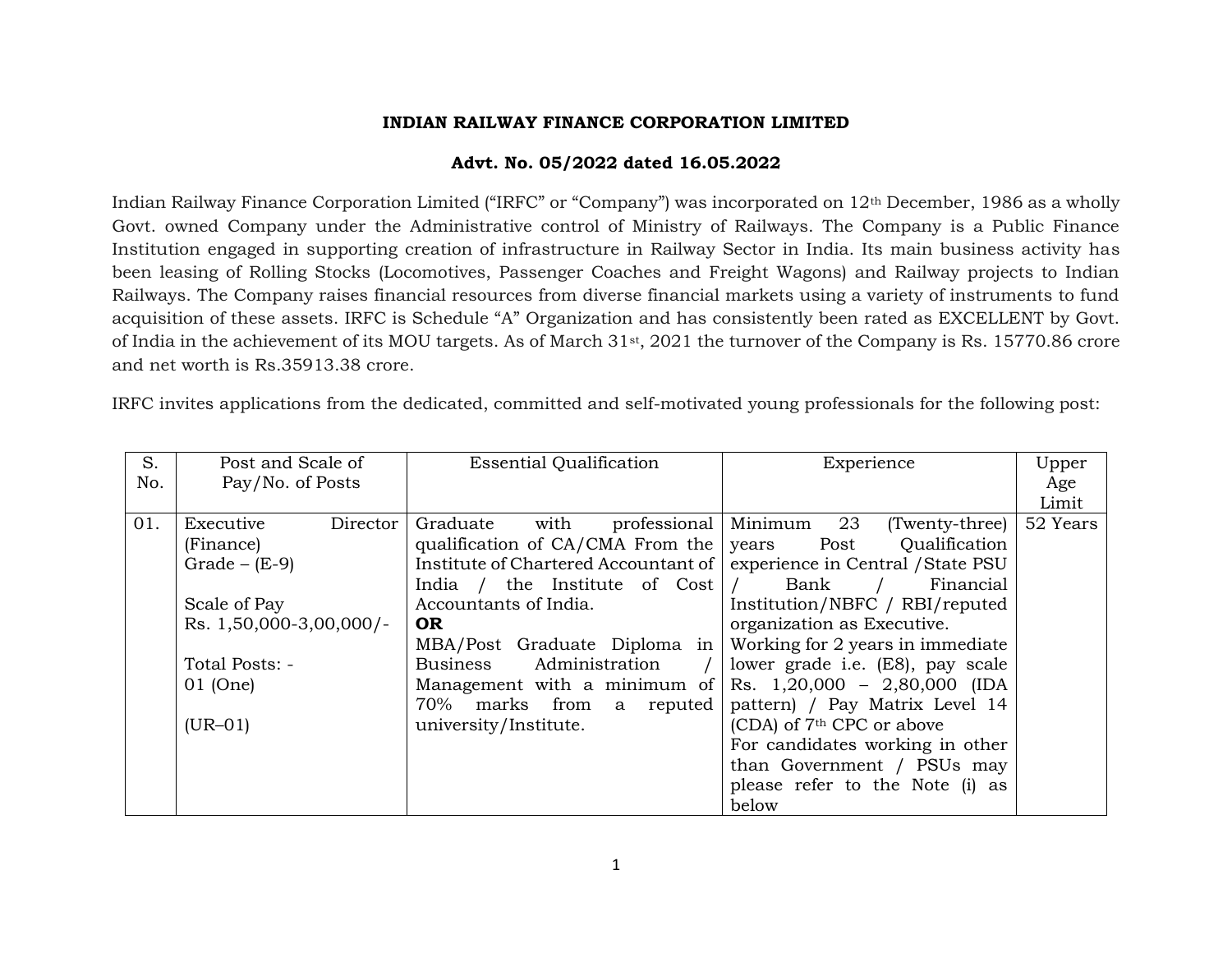| 02. | Deputy Manager (Human<br>Resource Management)<br>Grade $-$ (E-2)                                                                        | MBA with specialization in Human<br>Resource Management / Personnel<br>Management. Post Graduate Degree<br>in HR / Personnel Management                                                                                                                                                        | $2$ (Two) years<br>Minimum<br>Post<br>Qualification<br>experience<br>in<br>dealing with Human Resource<br>Management Activities.                                        | 38 Years |
|-----|-----------------------------------------------------------------------------------------------------------------------------------------|------------------------------------------------------------------------------------------------------------------------------------------------------------------------------------------------------------------------------------------------------------------------------------------------|-------------------------------------------------------------------------------------------------------------------------------------------------------------------------|----------|
|     | Scale of Pay<br>$Rs.50,000 - 1,60,000$ /-<br>Total Posts: -<br>$01$ (one)<br>$(UR-01)$                                                  | with minimum 70% marks from a<br>reputed university / institute.                                                                                                                                                                                                                               | Working for 2 years in immediate<br>lower grade i.e. E1, pay scale of<br>Rs. $40,000 - 1,40,000$ (IDA<br>pattern) or Pay Matrix Level 8th<br>(CDA) of 7th CPC or above. |          |
|     |                                                                                                                                         |                                                                                                                                                                                                                                                                                                | For candidates working in other<br>than Government / PSUs may<br>please refer to the Note (i) as<br>below                                                               |          |
| 3   | Assistant<br>Manager<br>$(Finance)$ -E1<br>Scale of pay<br>Rs.40,000-1,40,000/-<br>Total Posts: -<br>$01$ (one)<br>Reserved for (SC–01) | Graduate with professional qualification of CA/CMA From the Institute<br>of Chartered Accountant of India / the Institute of Cost Accountants<br>of India.<br>Note: Application of Candidates who have passed CA/CMA in the year<br>2020 or till the date of advertisement will be considered. |                                                                                                                                                                         | 35 years |

*Note: Candidates at serial no. 1 and 2 working in other than Government /PSUs should be drawing the minimum CTC of Sr. No. 1 will be Rs. 30 lacs, and for Sr. No. 2, Rs. 6 Lac. Documentary evidence in support may be by Form16/Salary Slip/or any other suitable document:*

## **1. RELAXATIONS and CONCESSIONS:**

(i) Reservation / Relaxation / Concession to EWS /SC/ST/OBC (NCL) / PWD / Ex-Servicemen /J&K Domicile would be provided against reserved posts (where applicable) as per extant Government orders.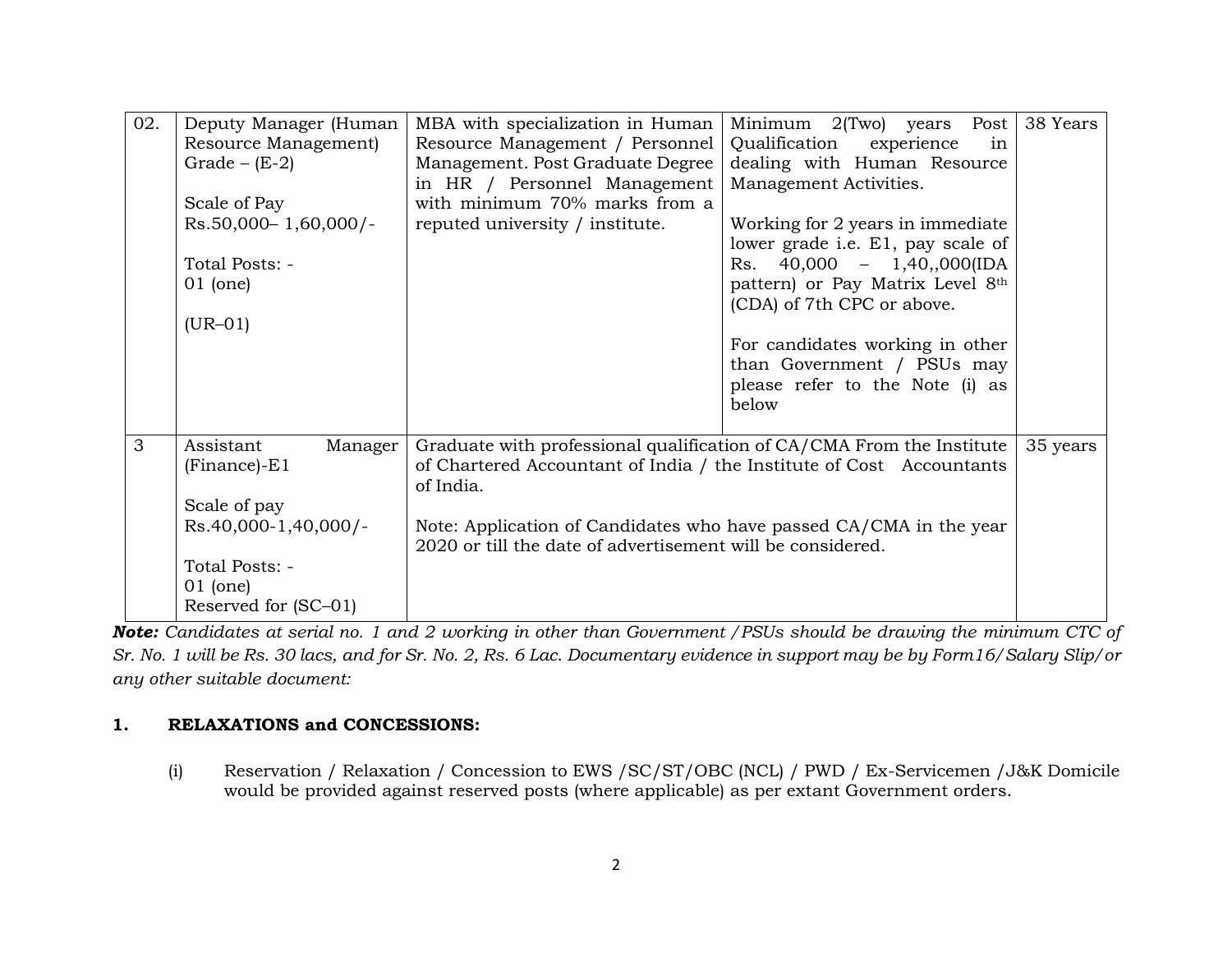- (ii) Maximum age limit is relax-able for 5 years for candidates domiciled in J&K between 01-01-1980 and 31- 12-1989.
- (iii) IRFC regular employees working in immediate lower scale of the post advertised shall be eligible for relaxation in age limit.

#### **2. Selection Procedure:**

- (i) The applications received shall be screened for eligibility. The candidates may be shortlisted for selection. The Company reserves the right to shortlist the number of candidates for interview out of eligible candidates at the ratio of 1:10.
- (ii) Only shortlisted candidates who are found eligible will be called for participation in the selection process. The final selection of the candidate shall be based on performance in interview **/** power point presentation to the selection committee. The names of the shortlisted candidates shall be displayed on the website of IRFC [www.irfc.co.in.](http://www.irfc.co.in/) Also, Email shall be sent to the shortlisted candidates for interview / power point presentation.

#### **3. GENERAL TERMS AND CONDITIONS:**

- (i) The qualification mentioned above should be full time and recognized by Govt. of India. Minimum percentage of marks in the essential qualification(s) as indicated above shall be aggregate of all semesters/years to be calculated taking average of all semesters/years, irrespective of the weight age given to any particular semester/year by the Institute/University. Further wherever GPA/OGPA or grading system in a degree/Diploma is awarded, equivalent percentage of marks should be indicated in the application as per norms adopted by the Institute/University.
- (ii) All qualifications should be from Universities/Institutions recognized and approved in India by AICTE / UGC / Appropriate Statutory Authority of Govt. of India.
- (iii) Candidates belonging to Government / Semi-Government Organization / PSUs/PSB should send their application through proper channel. However, in case application has not been routed through proper channel, a No Objection Certificate (NOC) from present employer should be produced at the time of interview. However, in the event of difficulty in forwarding the application through proper channel/getting NOC from their parent department, they may submit an undertaking at the time of interview that they will produce proper relieving order from their organization, in case selected, otherwise they will not be allowed to join. In both cases, pay protection will be given.
- (iv) Incomplete Application(s) or applications received late will be summarily rejected.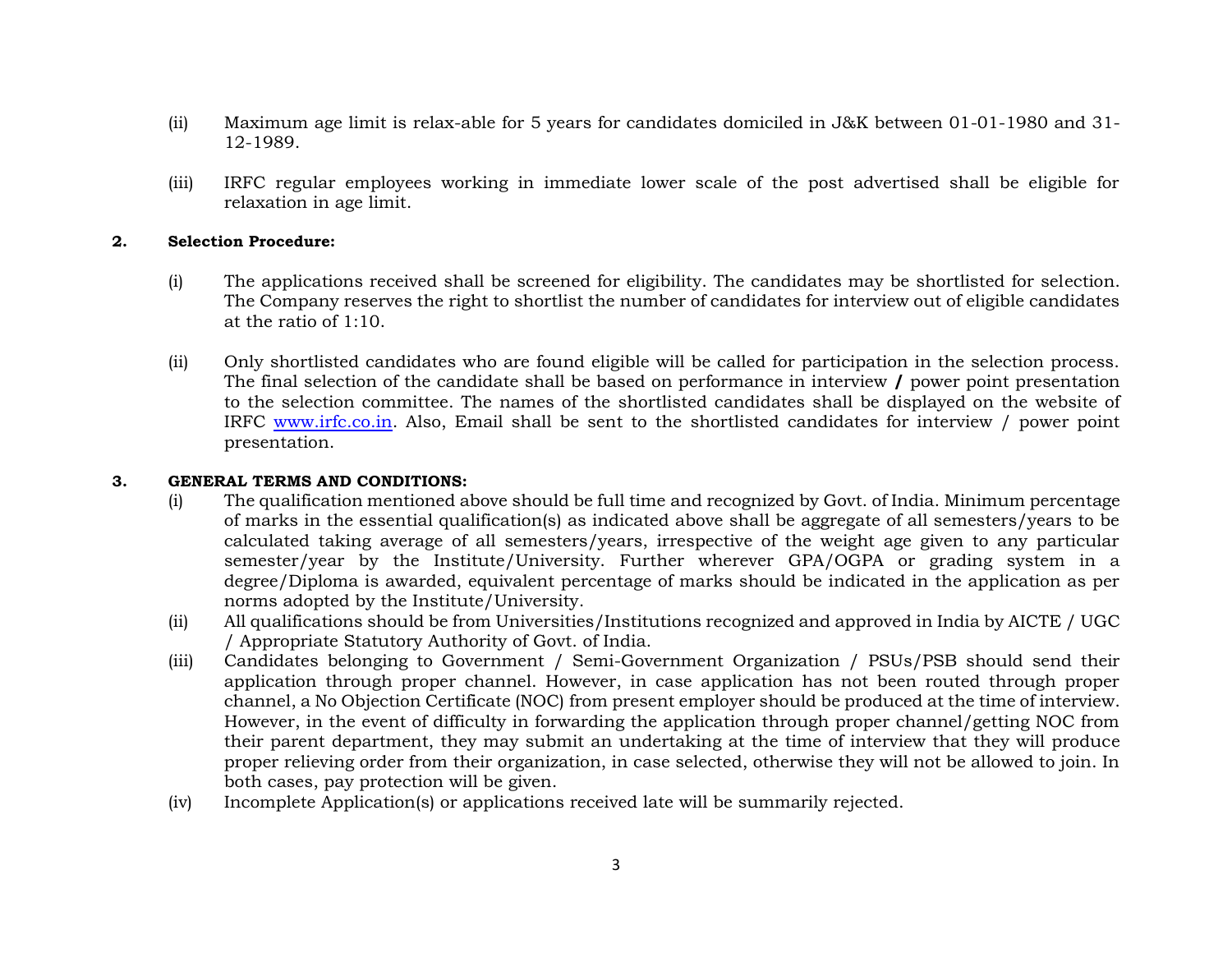- (v) The cutoff date for reckoning maximum age limit / minimum experience requirement / qualification (whichever applicable) shall be last date of receipt of application **i.e. 20.06.2022.** Post qualification executive experience on a post shall be counted only from the date of assumption of charge and training period shall not be counted.
- (vi) The mere fact that a candidate has submitted the application against the advertisement and apparently fulfilling criteria as prescribed in the advertisement would not bestow on him/her the right to be called for interview / considered for selection process.
- (vii) The total number of projected vacancy indicated in this advertisement may increase / to be cancelled at the discretion of IRFC Management, if need so arises, without any further notice and without assigning any reason thereof.
- (viii) Single to and fro fare by shortest route as per Company rule will be paid to outstation candidates called for interview on production of ticket / proof of journey.
- (ix) While applying for the post, the applicant should ensure that he / she fulfills the eligibility and other norms mentioned above, as on the specified date and that the particulars furnished are correct in all respects. In case it is detected at any stage of recruitment that a candidate does not fulfill the eligibility norms and / or that he / she has furnished any incorrect / false information or has suppressed any material fact(s), his / her candidature shall stand automatically cancelled. If any of the above shortcoming(s) is / are detected even after appointment, his / her services are liable to be terminated without any notice.
- (x) Any legal proceeding in respect of any matter of claim or dispute arising out of this advertisement and / or any application in response there to can be instituted only in Delhi and courts / tribunal / forums at Delhi only shall have sole and exclusive jurisdiction to try any such case / dispute.
- (xi) In case any ambiguity/dispute arises on account of interpretation in version other than English, English version will prevail.
- (xii) The original testimonials/documents along with one self-attested copy will have to be produced by the candidates at the time of interview.
- (xiii) No person shall be eligible for appointment if he/she has been convicted in a court of law for any offence involving moral turpitude.
- (xiv) No correspondence will be entertained from the candidates not selected for interview /appointment.
- (xv) Canvassing in any form will be a disqualification.
- **4. Compensation Package:** Basic Pay, Dearness Allowance, House Rent Allowance, Perks & Allowances Transport Allowance. Performance Related Pay (Variable Based on Performance Rating), Medical Benefits including indoor medical benefits for self and dependent family members, employer contribution towards provident funds and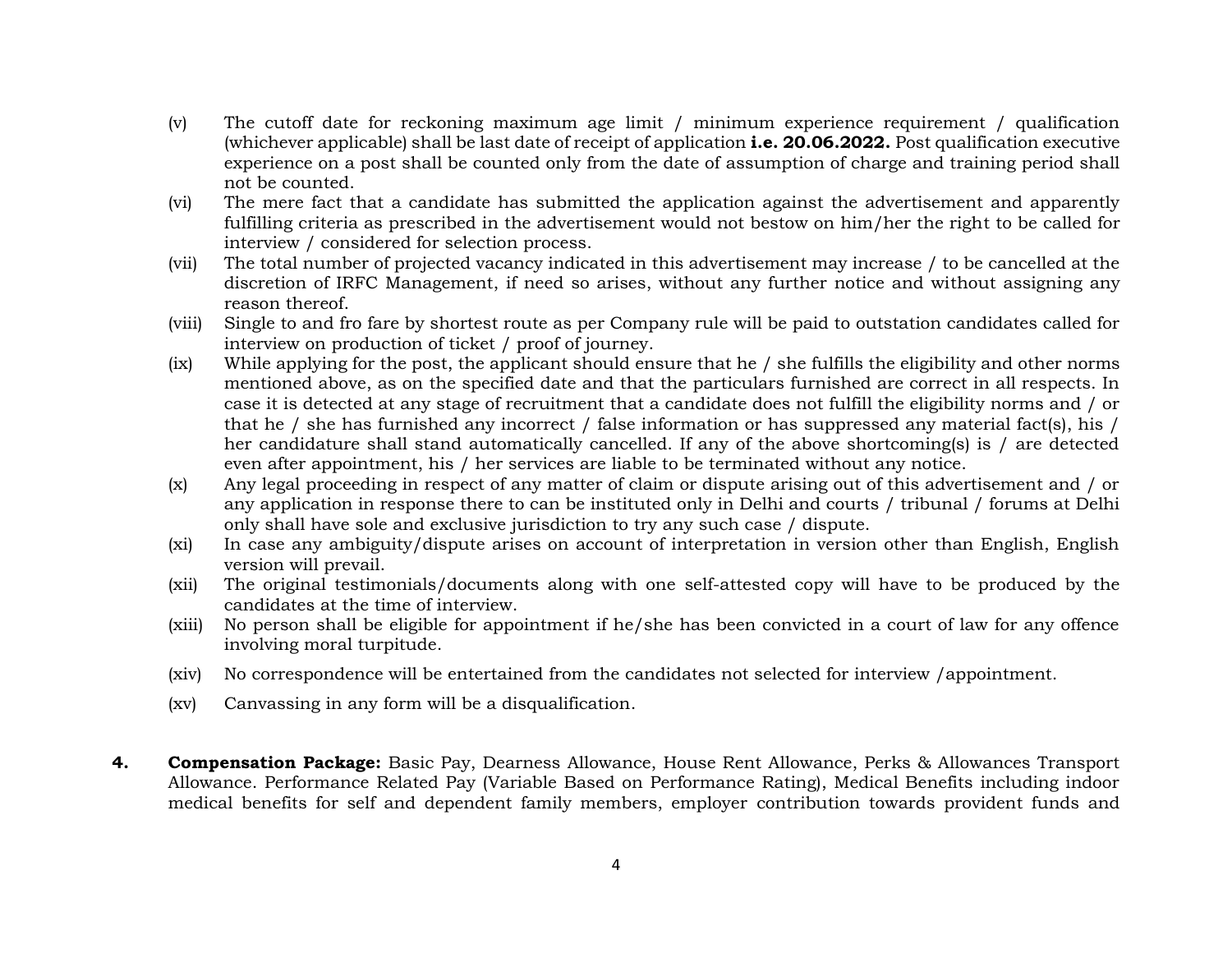gratuity, Superannuation Benefits (Pension and Post-Retirement Medical Scheme), welfare schemes and other fringe benefits as per rules of the Company

#### **5. The following documents in the given order only (from top to bottom) may be enclosed with the application:**

- 1. Colour photograph to be pasted in the application form.
- 2. Proof of Date of Birth (class X certificate)
- 3. Certificates of Academic & Professional qualifications and statements of marks of all the qualifications for all semesters / years (Xth, XIIth, PG Diploma / Graduation / Post-Graduation/MBA / CA / CMA as applicable)
- 4. Category certificate SC / ST / OBC (NCL) /Ex. Servicemen /PwBD if applicable as mentioned in Relaxation and Concessions column above.
- 5. Domicile of J & K during 01-01-1980 and 31-12-1989 (if applicable).
- 6. Proof of Identity & Address (Passport/Voter ID/Driving License/UIAD Aadhaar Card.)
- 7. PAN Card
- 8. Proof of different periods of experience as claimed in your application. (if applicable)
- 9. Any other document in support of your candidature i.e. NOC if applicable and 12months salary certificate in case candidates working in other than Government/PSUs.
- 10. Any other document in support of your candidature.

### **6. DOCUMENTS IN SUPPORT OF WORK EXPERIENCE:**

- a) Joining-Relieving Letter from Company/Organization.
- b) Experience /Service Certificate issued by Company/Organization. (Experience Certificates produced should clearly indicate date of joining and date of relieving from each organization where worked
- c) Salary Certificate or ITR return or Form-16 issued by present / past employers(s).

### **7. PROCEDURE FOR APPLYING: -**

- (i) Before applying candidates should ensure that they satisfy all the necessary conditions and requirement of the position.
- (ii) No fee is required to be paid for applying to the above post.
- (iii) Application will be received through offline process only and all further communication will be made to the applicants through Email. Interested candidates fulfilling the above laid down eligibility criteria are requested to apply in the attached application format available **in the career section of IRFC website** [www.irfc.co.in](http://www.irfc.co.in/)
- (iv) Enclosing all the documents as mentioned in clause 5 above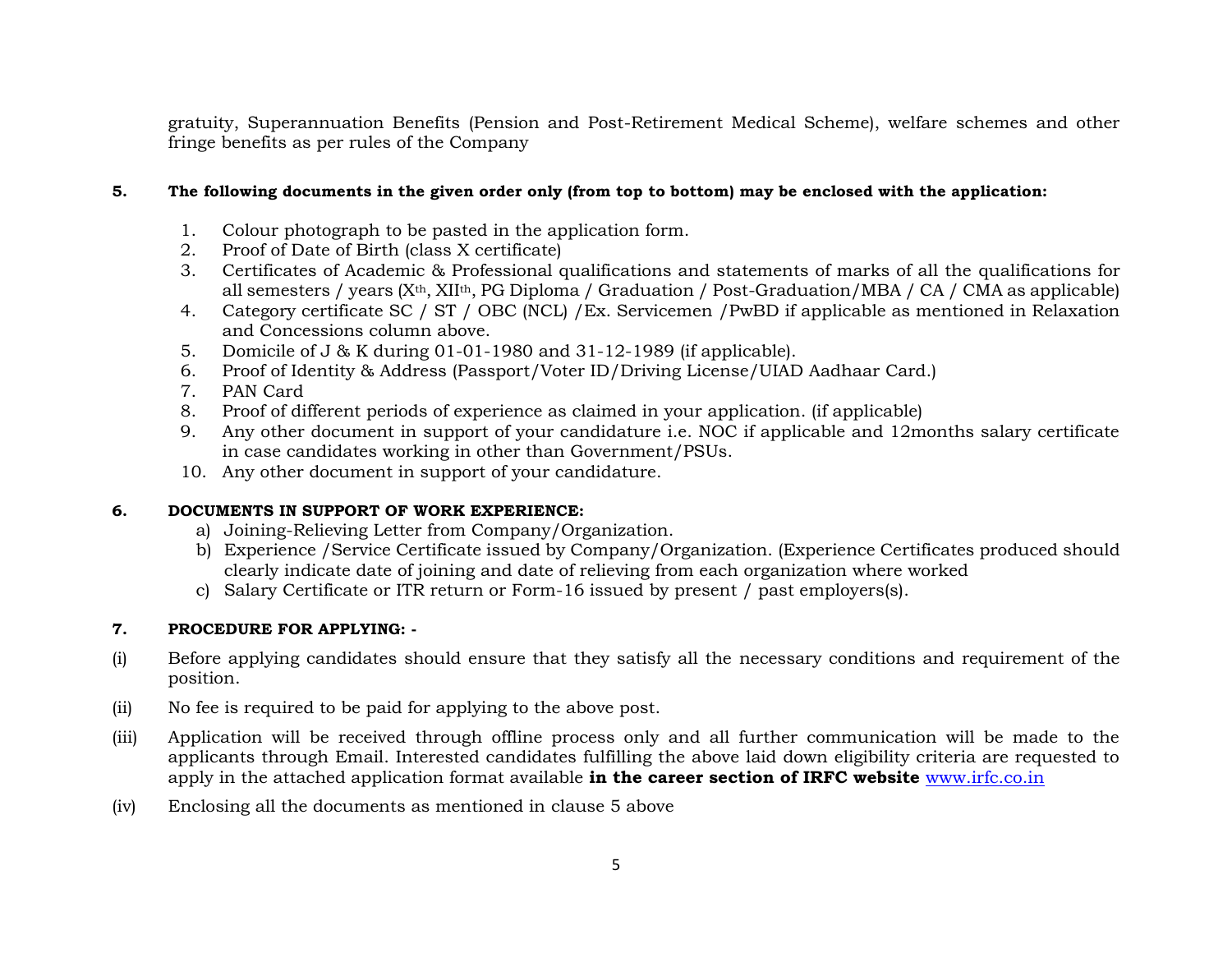- **8.** All the eligible candidates are requested to forward their application in the format enclosing therewith the selfattached documents as mentioned above in a cover subscribing "Application for the Post of \_\_\_\_\_\_\_\_\_\_\_\_" address to Joint General Manager (HR & Admin), 3rd Floor, Indian Railway Finance Corporation Limited, The Ashok, Diplomatic Enclave: 50-B, Chanakyapuri, New Delhi – 110021.
- **9.** All the application forms along with requisite enclosures should reach Indian Railway Finance Corporation Limited by **20.06.2022** however in respect of application received by post / speed post from the candidates residing in North-East, Jammu and Kashmir, Andaman and Nikobar Island or Lakshadweep, the last date for receipt of application shall be **27.06.2022**

In case of any enquiry/ clarification, relating to the above advertisement, please feel free to contact the Support contact Number 011-24100385 (Monday–Friday from 10:30 Hrs to 18:00 Hrs) and Helpdesk Email ID: [info@irfc.co.in](mailto:info@irfc.co.in)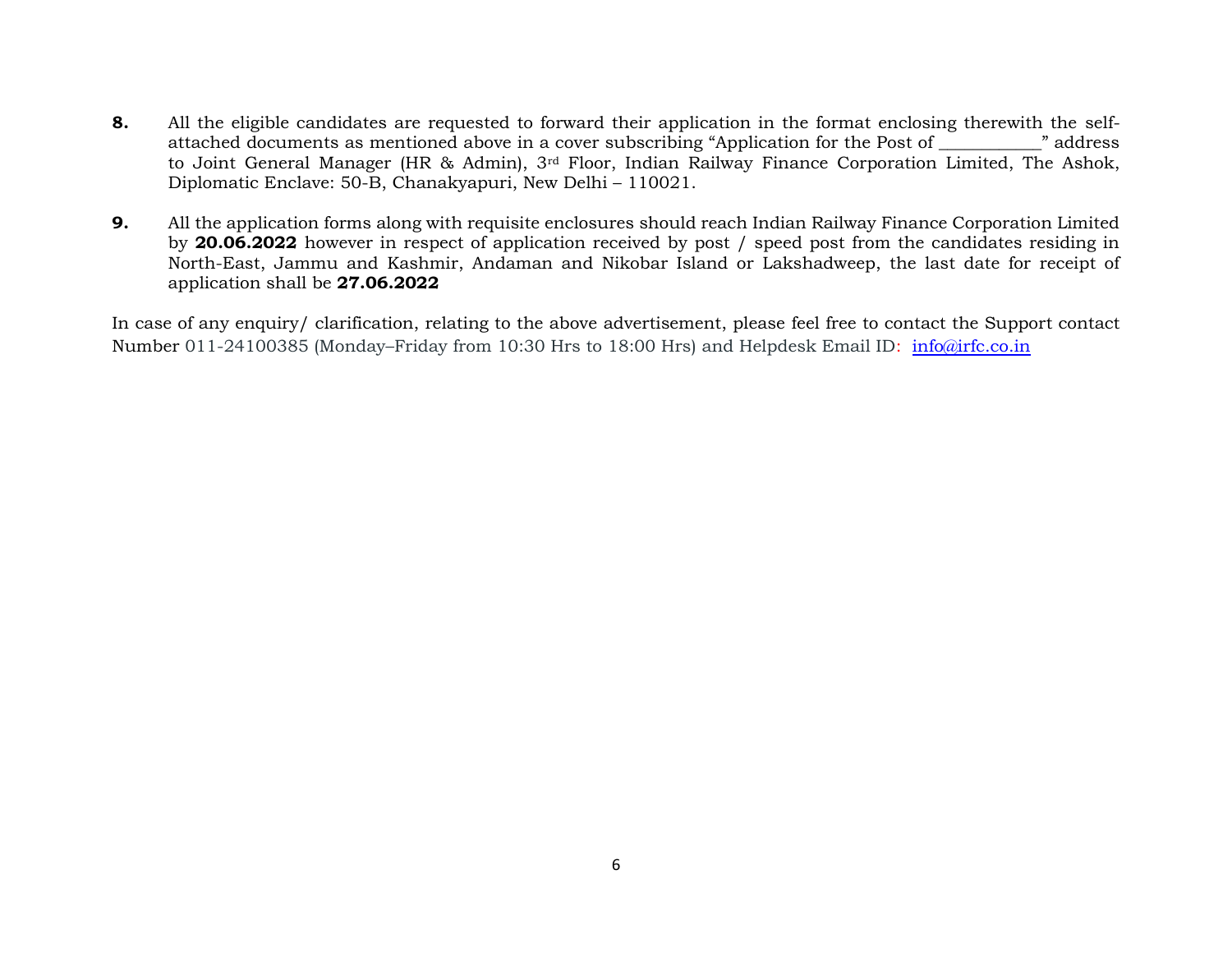# **Indian Railway Finance Corporation Limited New Delhi**

Before filling the application, form candidates should invariably read the detailed vacancy/Advisement No. 05/2022 dated 16.05.2022 in 'careers' section at IRFC's website [www.irfc.co.in](http://www.irfc.co.in/)

 $\sqrt{2}$ 

 $\overline{\phantom{a}}$ 

## **Application for the post of: \_\_\_\_\_\_\_\_\_\_\_\_\_\_\_\_\_\_\_\_\_\_\_\_\_\_\_\_\_\_\_\_\_\_\_\_\_\_\_\_\_\_\_\_\_\_**

|   | Name in full<br>(In Block) |                    |
|---|----------------------------|--------------------|
|   | letters)                   | Paste a self       |
| 2 | Father's Name              | attested passport  |
|   |                            | size photograph in |
| 3 | Date of Birth              |                    |
|   | (DD-MM-YYYY)               | this space         |
|   |                            |                    |

| $\overline{4}$ | Age as on 20.06.2022:                                        |  |
|----------------|--------------------------------------------------------------|--|
| 5 <sup>5</sup> | Category<br>(Gen/OBC/SC/ST/PwBD/<br>Ex-servicemen)           |  |
| 6              | Religion                                                     |  |
| $\overline{7}$ | Correspondence Address (in<br><b>BLOCK</b> letters with PIN) |  |
| 8              | <b>Permanent Address</b><br>(in BLOCK letters with PIN)      |  |
| 9              | Mobile Numbers                                               |  |
| 10             | E-Mail Addresses                                             |  |
| 11             | Aadhar number (If Available)                                 |  |
| 12             | PAN No. (If Available)                                       |  |